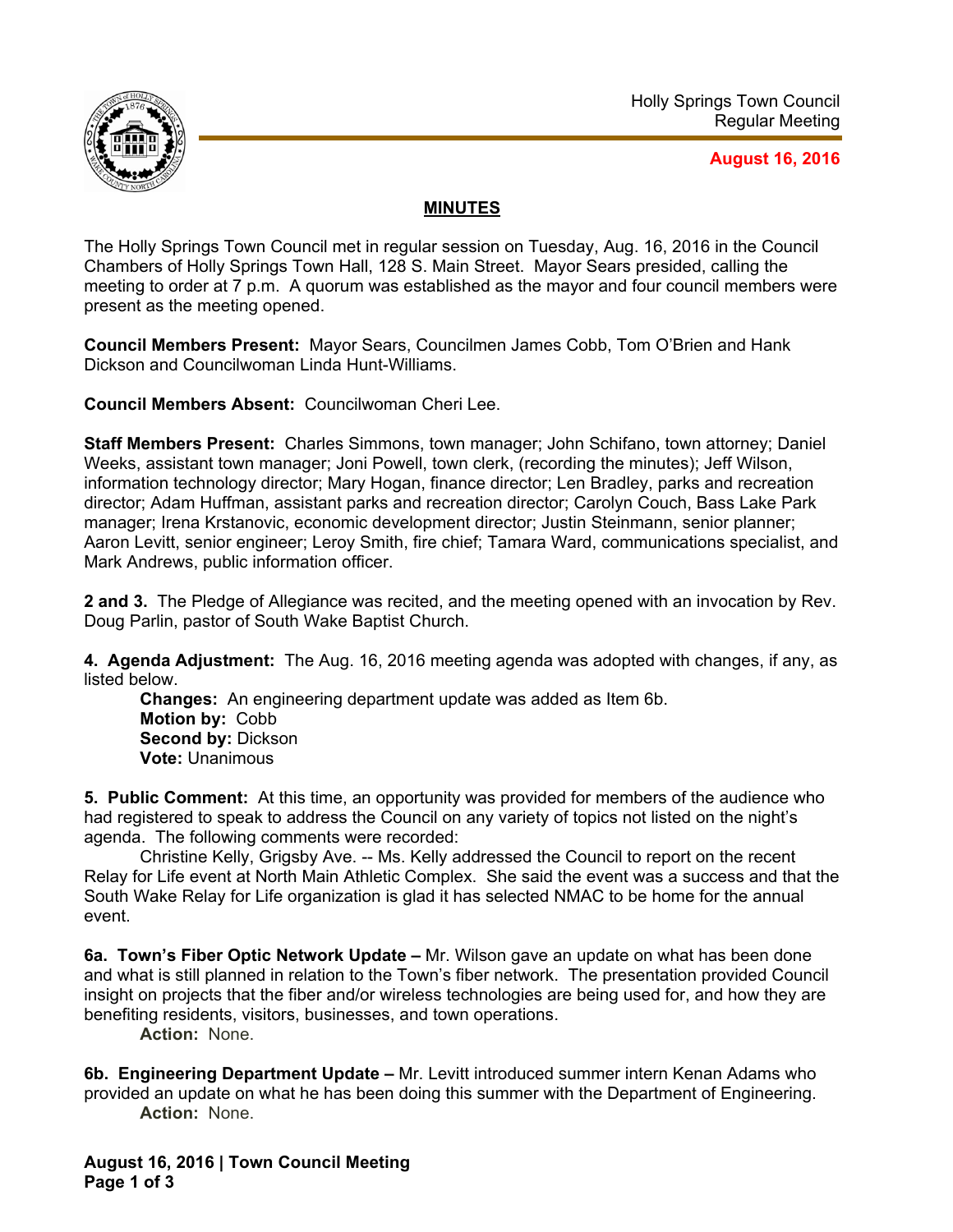**7. Consent Agenda:** The Council approved a motion to approve all items on the Consent Agenda. The motion carried following a motion by Councilman Cobb, a second by Councilman Dickson and a unanimous vote. The following actions were affected:

7a. Minutes – The Council approved the minutes of the Council's regular meeting held Aug. 2, 2016.

7b. Budget Amendment Report- The Council received a report of budget amendments approved by the town manager. *A copy of the budget amendment report is attached to these minutes.* 

7c. Resolution 16-26 - The Council adopted Resolution 16-26 declaring certain property to be surplus to the needs of the Town. *A copy of Resolution 16-26 is attached to these minutes.*

7d. Resolution 16-27 - The Council adopted Resolution 16-27 directing staff to name the greenway segment through Sugg Farm at Bass Lake after former Town Manager Carl Dean. *A copy of Resolution 16-27 is attached to these minutes.* 

7e. City of Wilson Phase 1 Fiber Conduit Proposal – The Council approved to enter into a professional services proposal with the City of Wilson for Phase 1 fiber conduit construction along Avent Ferry Road.

7f. Budget Amendment, \$43,258 – The Council adopted an amendment to the FY 2016-17 budget in the amount of \$43,258 to cover costs of reallocating contract agreements to Central Services budget. *A copy of the budget amendment is attached to these minutes.* 

**8a. Bass Lake Park Pier Memorandum of Understanding –** Ms. Couch said the Town has been presented the opportunity to partner with the North Carolina Wildlife Resources Commission (NCWRC) to construct a universally accessible fishing pier.

She said Bass Lake Park partners with the NCWRC Community Fishing Program to improve fishing opportunities with the use of two solar-powered fish feeders, monthly stocking of catfish (April-September) and the tackle loaner program. The addition of the fishing pier would be another aspect of this program and would be completely funded from funds generated from taxes on fishing tackle and other fishing-related expenditures from the Sport Fish Restoration Program.

The floating, T-shaped pier would feature an 8-foot-wide walkway and would extend 65 feet into the water ending with an 11'x48' platform. The pier would also feature three benches, bait shelves, and incorporate high and low alternating handrail sections to make it easier for children and anglers in wheelchairs to cast their lines.

The new pier would also give better access to deeper parts of the lake and would create shade and cover that attract fish.

**Action:** The Council approved to make a motion to enter a Memorandum of Understanding with the North Carolina Wildlife Resources Commission to install a pier at Bass Lake Park.

**Motion by:** Williams **Second by:** O'Brien **Vote:** Unanimous

 **9. Other Business:** None that resulted in Council action.

**10. Manager's Report:** None that resulted in Council action.

**11. Closed Session:** The Council approved a motion to enter into Closed Session, pursuant to North Carolina General Statue 143-318.11(a)(6) to conduct an annual performance review of the town manager, and pursuant to North Carolina General Statue 143-318.11(a)(4) to discuss the acquisition of real property

*General Account – Closed Session Aug. 16, 2016* 

**August 16, 2016 | Town Council Meeting Page 2 of 3**